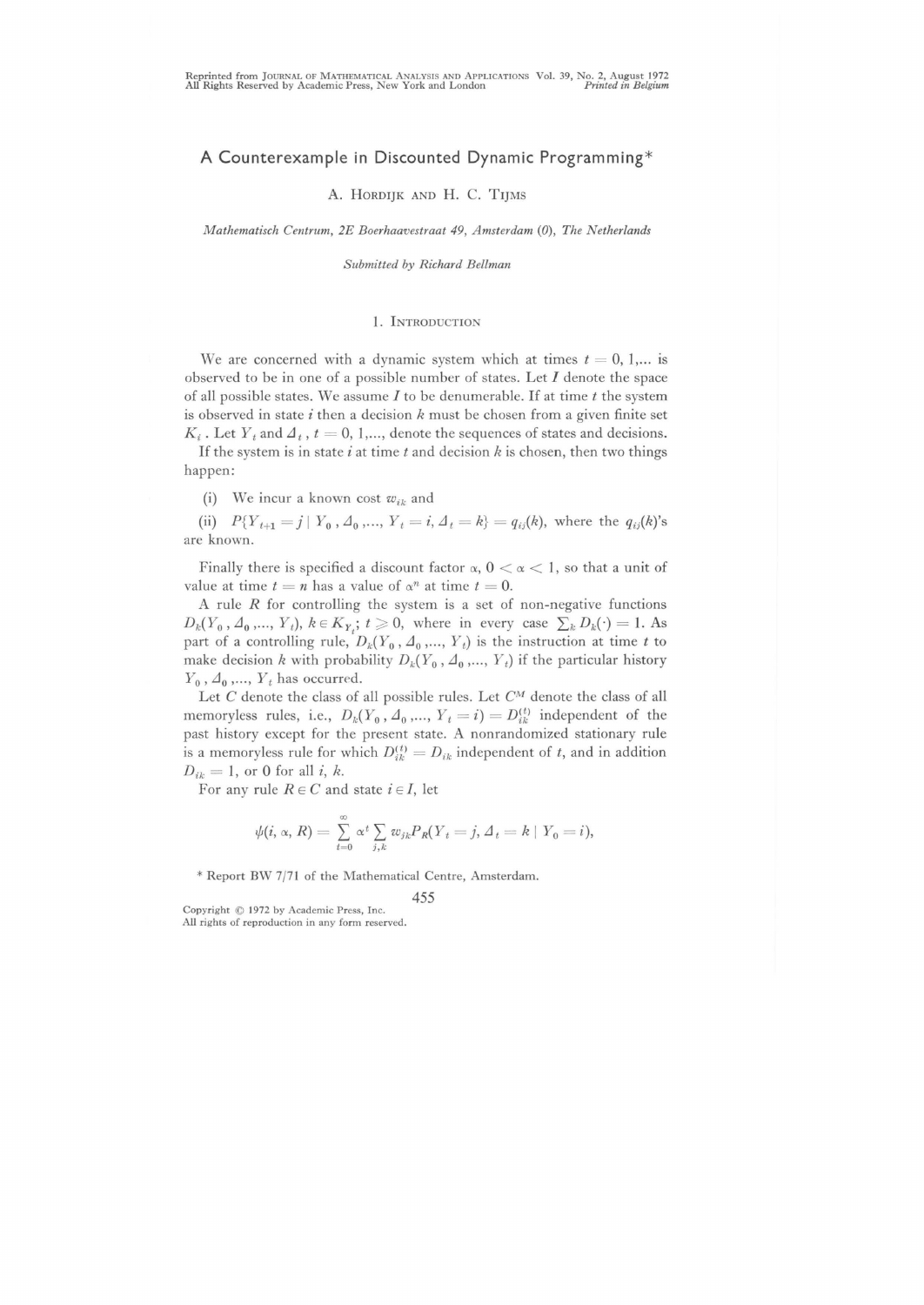provided it exists. The quantity  $\psi(i, \alpha, R)$  represents the expected total discounted cost when the initial state is *i* and rule R is used.

We say that a rule  $R^* \in C$  is optimal if  $\psi(i, \alpha, R^*) \leq \psi(i, \alpha, R)$  for all  $R \in C$ ,  $i \in I$ .

It is known [1, 2) that there exists an optimal nonrandomized stationary rule when the cost function  $w_{ik}$  is bounded. We shall show that an optimal rule may not exist if the boundedness condition on  $\{w_{ik}\}\$ is weakened. The counterexample given in [2) does not show this result, but proves only that an optimal nonrandomized stationary rule may not exist if the cost function  $w_{ik}$  is not bounded. In that counterexample the rule R, which makes with probability  $1/(2 + t)$  decision 2 when in state  $i_a$  at time t, is optimal, since  $\psi(i_a, \alpha, R) = -\infty$  for all states  $i_a$ .

We shall now give our counterexample.

## 2. COUNTEREXAMPLE

$$
I = \{1, 1', 2, 2', \ldots\}, \qquad K_{i'} = \{1\}, \qquad K_i = \{1, 2\}, \qquad i \geq 1,
$$
  

$$
q_{i'i'}(1) = q_{i, i+1}(1) = 1, \qquad q_{ii'}(2) = 1, \qquad i \geq 1,
$$
  

$$
w_{i'1} = w_{i1} = 0, \qquad w_{i2} = -\left(1 - \frac{1}{i}\right)\alpha^{-i}, \qquad i \geq 1.
$$

Clearly,  $\psi(i', \alpha, R) = 0$  for all  $i \geq 1$ ,  $R \in C$ . Next we shall prove

$$
\psi(i, \alpha, R) > -\alpha^{-i} \qquad \text{for all } i \geqslant 1, R \in C,\tag{1}
$$

and

$$
\inf_{R \in C} \psi(i, \alpha, R) = -\alpha^{-i} \qquad \text{for all } i \geq 1.
$$
 (2)

Since the proof of Theorem 2 in [3) holds also for a denumerable state space, for every  $i_0 \in I$  and  $R_0 \in C$  there exists a  $R \in C^M$  such that

$$
P_R(Y_t = i, \Delta_t = k \mid Y_0 = i_0) = P_{R_0}(Y_t = i, \Delta_t = k \mid Y_0 = i_0)
$$

for every *i*, *k* and *t*. Hence it suffices to prove (1) for  $R \in C^M$ .

Let rule  $R \in C^M$  and state  $i \in I$  be fixed. Denote by  $P_i(t)$  the probability that *R* makes decision 1 when in state  $i + t$  at time *t*. If  $P_i(t) = 1$  for all  $t \geqslant 0$ , then  $\psi(i, \alpha, R) = 0 > -\alpha^{-i}$ . Suppose now  $P_i(t) < 1$  for at least one *t*. We have

$$
\psi(i,\alpha,R)=\textstyle\sum\limits_{t=0}^\infty-\alpha^t\{1-P_i(t)\}\prod\limits_{k=0}^{t-1}P_i(k)\left(1-\frac{1}{i+t}\right)\alpha^{-(i+t)}.
$$